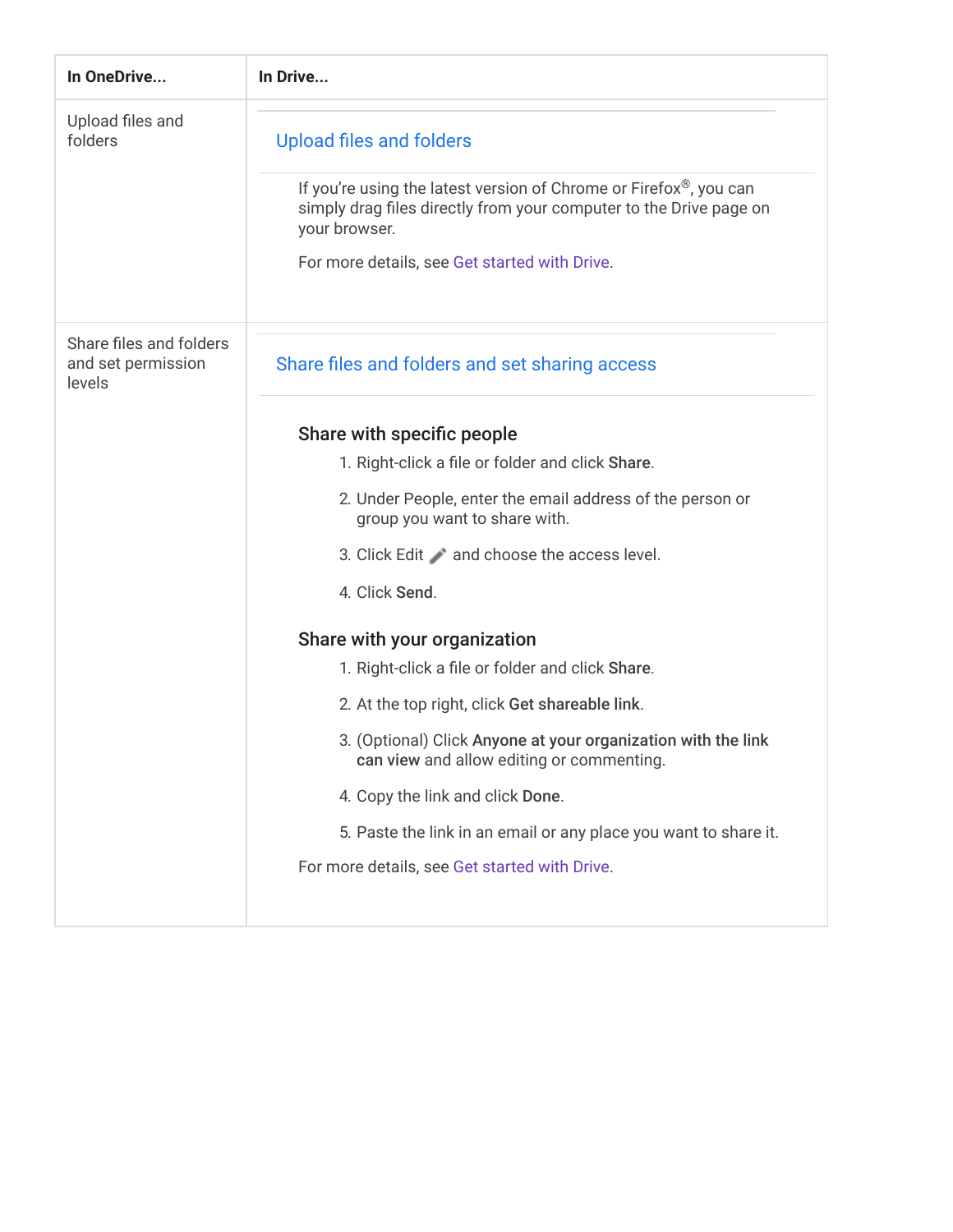| In OneDrive                               | In Drive                                                                                                                                                                                                                                                                                                            |
|-------------------------------------------|---------------------------------------------------------------------------------------------------------------------------------------------------------------------------------------------------------------------------------------------------------------------------------------------------------------------|
| Set an expiration time<br>on shared links | Set an expiration date on a shared file                                                                                                                                                                                                                                                                             |
|                                           | 1. Right-click a shared file and click Share.                                                                                                                                                                                                                                                                       |
|                                           | 2. Click Advanced.                                                                                                                                                                                                                                                                                                  |
|                                           | 3. Point to a person's name and click Timer $\overline{O}$ .                                                                                                                                                                                                                                                        |
|                                           | 4. Change the date.                                                                                                                                                                                                                                                                                                 |
|                                           | 5. Click Save changes > Done.                                                                                                                                                                                                                                                                                       |
|                                           | For more details, see Set an expiration date for file access.                                                                                                                                                                                                                                                       |
| Search for files or<br>folders            | Search for files or folders                                                                                                                                                                                                                                                                                         |
|                                           | 1. In the search box, enter a word or phrase.<br>To help you search faster, Drive suggests search terms and<br>results as you enter text.<br>2. Click a file suggestion to open it, or click a search<br>suggestion to see a list of results for that search term.<br>For more details, see Get started with Drive. |
| Sort files and folders                    | Sort files and folders<br>At the top of your files, click an option:<br>Name-Orders files alphabetically by name.<br>Last modified-Orders files by the last time anyone<br>changed a file, or the last time you changed or opened a<br>file.                                                                        |